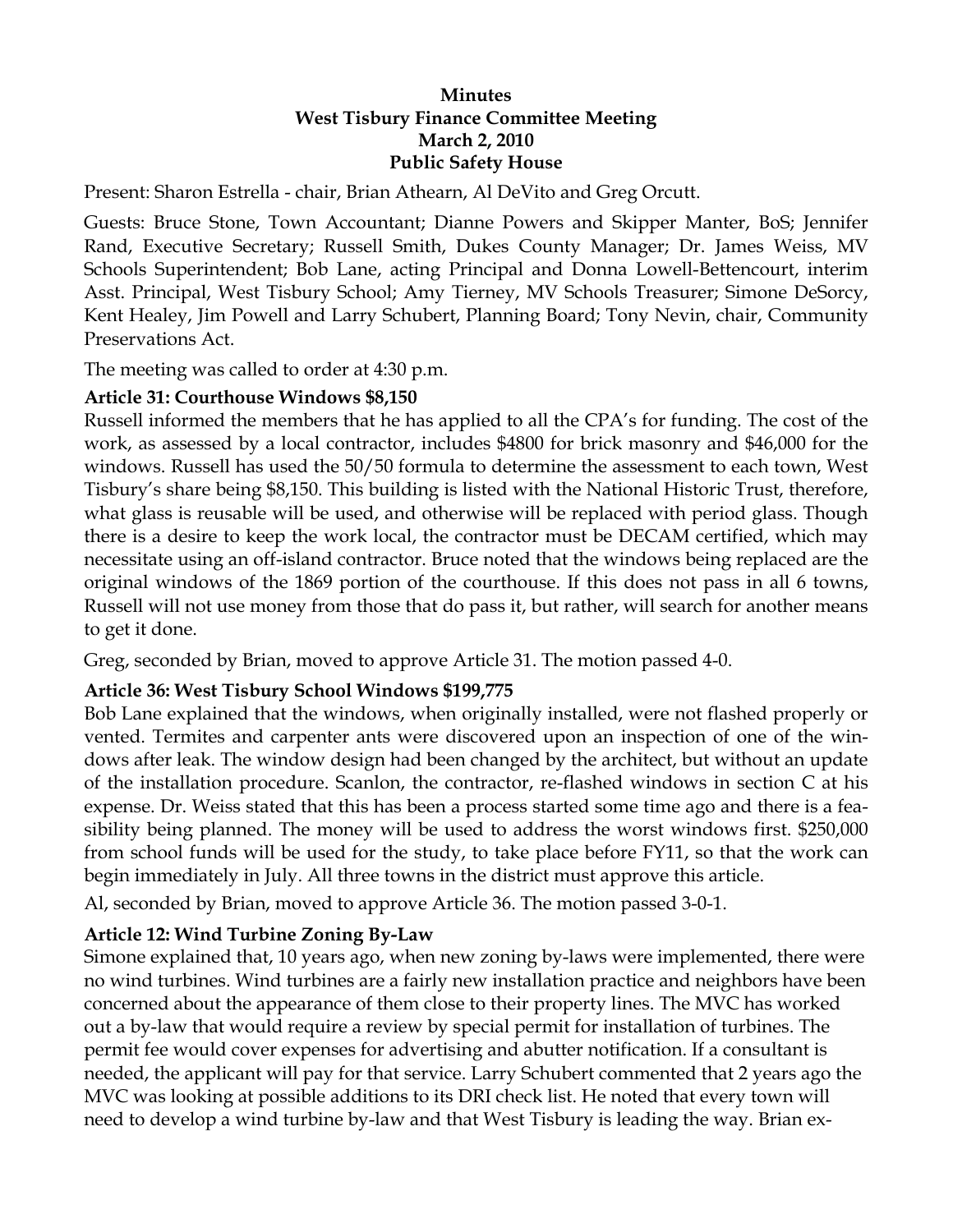pressed a concern that the permitting not be so difficult as to discourage people from utilizing turbines. Simone answered that she feels the MVC addressed this in a way as to make it not too onerous. Jim Powell added that the process of developing the by-law has illuminated the costs and efforts involved in an installation, noting that the benefits are not yet fully known. Al, seconded by Greg, moved to approve Article 12. The motion passed 4-0.

# **Article 10: Personal Heliport Pads**

Simone received a call from a townsperson concerned about the helipad on Chappy and requesting a by-law to prohibit helipads in WT. The committee decided it would be a good idea. The article will exclude the airport and any emergency landing.

Al, seconded by Brian, moved to approve Article 10. The motion passed 4-0.

# **Articles 25 & 26: Town Buildings Maintenance Inspection/Facilities Manager Position**

Jen informed the members that the following had been added to article 25: "…and purchasing a database to assist in that inspection." Jen received an estimate of \$18,500, which includes \$3,000 for the school. The estimated recommended two add-ons: an energy audit (recently done so is not necessary) and \$10,000 for a tracking database for the maintenance and repairs, bringing the total to \$28,500. This database would project work and expenses over a 5–10 year period. All town buildings would be programmed and tracked. Brian and Al thought \$10,000 was an excessive amount for such a service.

Al, seconded by Greg, moved to approve article 25 for \$18,500. The motion passed 3-1.

Al, seconded by Greg, moved to approve article 26 for \$15,000. The motion passed 3-1.

## **Article 27: Community Preservation Fund Disbursements**

Tony Nevin explained that these disbursements were required by law.

Al, seconded by Greg, moved to approve Article 27. The motion passed 4-0.

## **Article 28: WT Congregational Church Foundation Restoration \$150,000**

Tony outlined the funding process for this project as follows:

- \$530,000+ needed for entire project.
- \$150,000 from CPA funds to provide platform for private funding.
- WT Congregational Church will begin seeking private funding for \$331,000.
- All funding will need to be in place to begin project

Al, seconded by Brian, moved to approve Article 28. The motion passed 4-0.

# **Article 30: Town Hall Renovation Bond \$100,000**

Use \$100,000 from Community Preservation Historical Resources reserve to support debt service for the Town Hall renovation bond.

Al, seconded by Brian, moved to approve Article 30. The motion passed 4-0.

# **Article 32: Mill Pond Study for Dredging \$25,000**

Al wanted to know what group was involved with this article. Tony responded it was the Mill Pond Committee, which had letters of support from abutters. He noted that one member of the committee had resigned due to the decision of the committee.

Al, seconded by Greg, moved to approve Article 32. The motion failed 1-2-1.

Al, seconded by Brian, moved to not recommend Article 32. The motion passed 2-1-1.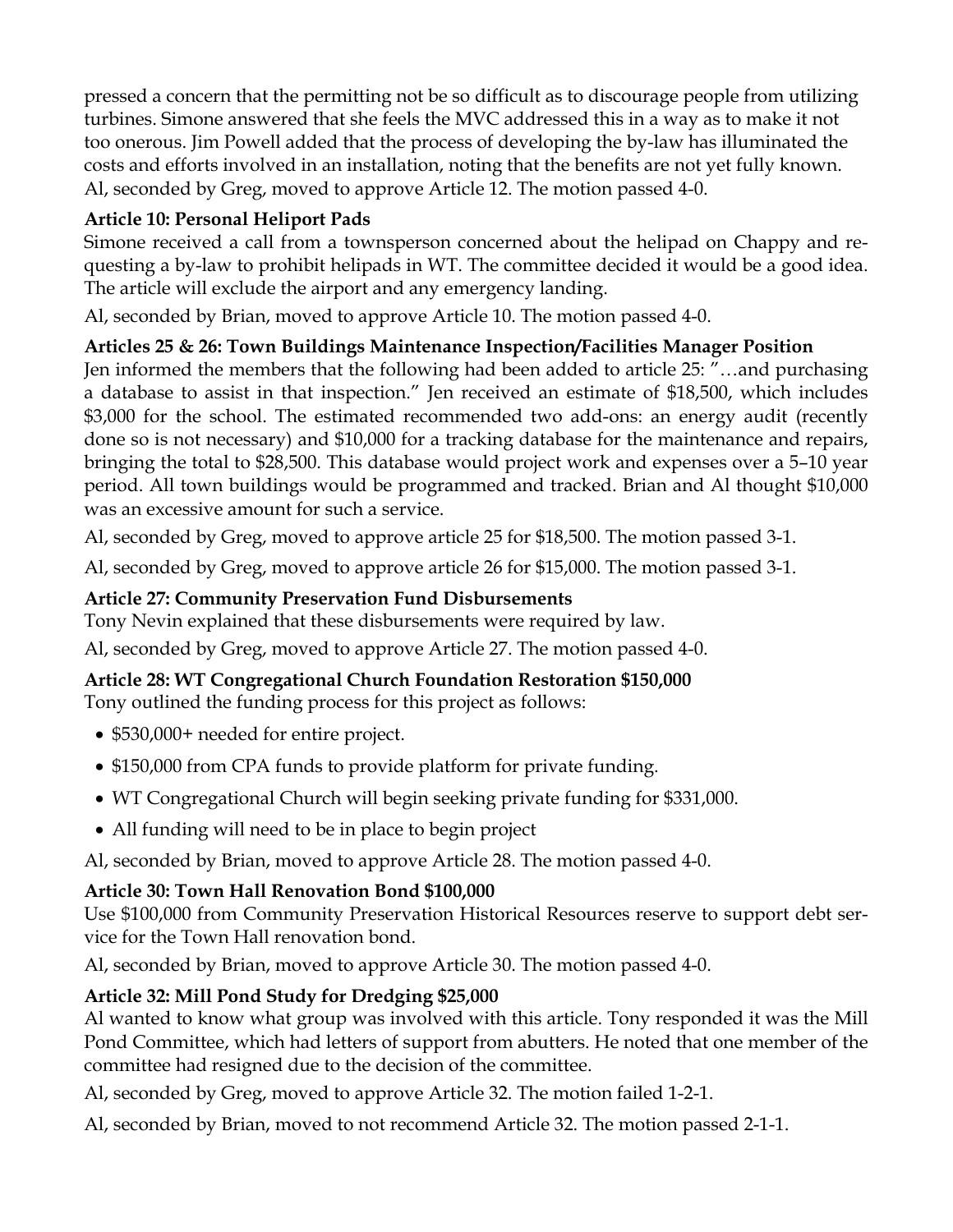#### **Votes to recommend or not recommend articles:**

Article 1: no action needed

Article 2: no action

Article3: to approve the budget at \$13,179,848.30. Al moved to recommend, 2<sup>nd</sup> by Brian. Passed 4-0.

Article 4: Personnel By-Law. Al moved to recommend, 2nd by Greg. Passed 4-0.

Article 5: Personnel By-Law. Al moved to recommend, 2nd by Brian. Passed 4-0.

Article 6: New Well; basketball Court; Police Feasibility Study. Greg moved to recommend, 2nd by Brian. Passed 3-1.

Article 7: Compensating Balance Agreements. Al moved to recommend, 2nd by Brian. Passed 4-0.

Article 8: Dog License for WT Library. Brian moved to recommend, 2<sup>nd</sup> by Al. Passed 4-0.

Article 9: Cell tower by-law pulled. Al moved to take no action, 2nd by Brian. Passed 4-0.

Article 10: already voted 4-0.

Article 11:Zoning By-Law amendment. Greg moved to recommend, 2nd by Brian. Passed 4-0.

Article 12: already voted 4-0.

Article 13: already voted. 2-0-1.

Article14: OPEB. Al moved to recommend, 2nd by Greg. Passed 4-0.

Article 15: OPEB Stabilization Fund. Al moved to recommend, 2nd by Brian. Passed 4-0.

Article 16:Road Work. Al moved to recommend, 2nd by Brian. Passed 4-0.

Article 17: Rescind \$450,000 unissued balance of \$4,900,000 for Town Hall renovation. Al moved to recommend, 2nd by Brian. Passed 4-0.

Article 18: removed

Article 19: Hydrant Maintenance. Al moved to recommend, 2nd by Greg. Passed 4-0.

Article 20: Fire Dept. Personal Service Line. Al moved to recommend, 2<sup>nd</sup> by Brian. Passed 4-0.

Article 21: Island Police Training. Passed 4-0.

Article 22: New Copier for Police. Al moved to recommend,  $2<sup>nd</sup>$  by Brian. Passed 4-0.

Article 23: Assessors' Microfiche Reader. Passed. 3-0.

Article 24: Already voted. 3-0.

Article 25: Already voted. 3-1.

Article 26: Already Voted. 3-1.

Articles 27 & 28: Already voted. 4-0.

Article 29: Helm Fund. Passed to not recommend 2-1.

Articles 30 & 31: Already voted. 4-0.

Article 32: Already voted to not recommend 2-1-1.